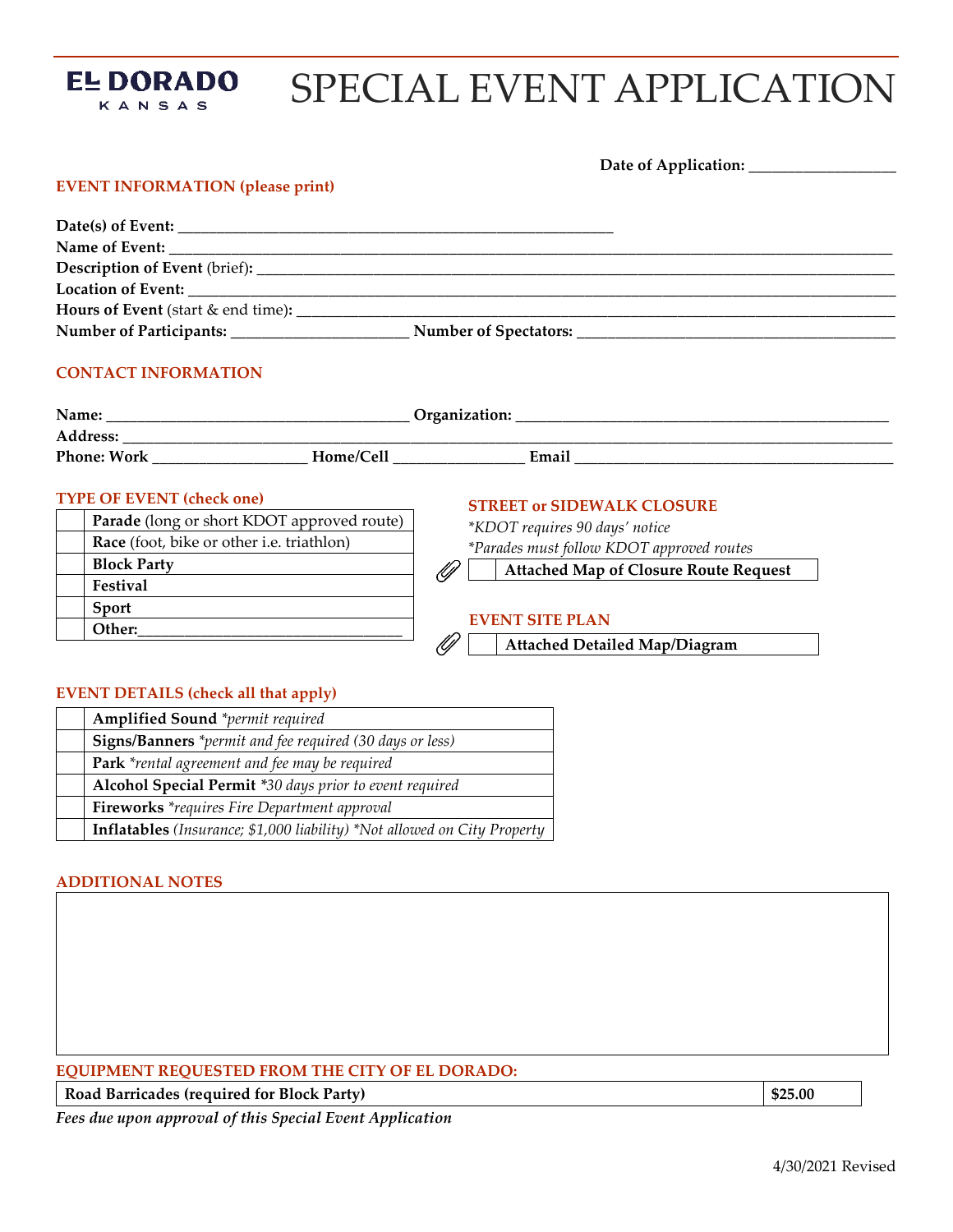### **REQUESTED LOCATION OF SERVICES AND/OR EQUIPMENT (delivery location) ADDRESS: \_\_\_\_\_\_\_\_\_\_\_\_\_\_\_\_\_\_\_\_\_\_\_\_\_\_\_\_\_\_\_\_\_\_\_\_\_\_\_\_\_\_\_\_\_\_\_\_\_\_\_\_\_\_\_\_\_\_\_\_\_\_\_\_\_\_\_\_\_\_\_\_\_\_\_\_\_\_\_\_\_\_\_\_\_\_\_\_\_\_\_\_\_\_\_**

### **DELIVERY DATE & TIME FOR REQUESTED SERVICES AND/OR EQUIPMENT** DATE: **TIME:**  $\blacksquare$

*\*All fees are non-refundable and are required to cover the expense of each department within the City for their efforts and responsibilities in assisting with the preparation of your event as well as providing requested use of equipment.* 

If approved, the City of El Dorado will deliver requested items the day of your event by the requested time and address listed above. The items will be picked up the following business day. For Block Parties, after your event, please move barricades to the closest street corner so they are not obstructing the street as well as sidewalks or driveways. The on-duty watch commander may terminate this permit during the event if any complaints of noise pollution, disorderly conduct or other violations of City Ordinances are received and found valid. Emergency vehicles shall have priority use. Alcohol is not permitted on City property without approval of the City Manager or without proper special permit license.

#### **APPLICANT CERTIFICATION**

I \_\_\_\_\_\_\_\_\_\_\_\_\_\_\_\_\_\_\_\_\_, the above named applicant, have read the contents of this application and that all information and answers herein contained are completed and true. In addition, I have read and understand all rules and regulations as set out in the Code of the City of El Dorado. Furthermore, I hereby agree to comply with all of the laws of the State of Kansas, and all rules and regulations prescribed by the City of El Dorado and I have consent to the immediate revocation of my license, by the proper officials, for any violation of such laws, rules, or regulations.

 $\text{Size}_{\text{signal}}$ .  $\text{Date}:$   $\text{Date}:$   $\text{Date}:$   $\text{Date}:$   $\text{Date}:$   $\text{Date}:$   $\text{Date}:$   $\text{Date}:$   $\text{Date}:$   $\text{Date}:$   $\text{Date}:$   $\text{Date}:$   $\text{Date}:$   $\text{Date}:$   $\text{Date}:$   $\text{Date}:$   $\text{Date}:$   $\text{Date}:$   $\text{Date}:$   $\text{Date}:$   $\text{Date}:$   $\text{Date}:$   $\text{Date}:$   $\text{Date}:$   $\text{Date}:$   $\text{Date}:$ 

Signature of Applicant *(Applicant must be 18 years of age or older)*

> Please contact Javan Gonzalez at the City of El Dorado for any questions. 316-321-9100, ext. 126 jgonzalez@eldoks.com

*Upon completion, please return to the following:* City of El Dorado, Attn: Community Marketing Department 220 E. First Ave El Dorado, KS 67042

#### **For City use only:**

*The undersigned City of El Dorado Departments have hereby approved this application for the above special event.*

| David Dillner, City Manager                |  |
|--------------------------------------------|--|
| Curt Zieman, Chief of Police               |  |
| Brad Meyer, Public Works Director          |  |
| Joe Haag, Fire Chief                       |  |
| Kevin Wishart, Parks & Recreation Director |  |
| <b>Public Utilities Director</b>           |  |
| Scott Rickard, City Engineer               |  |